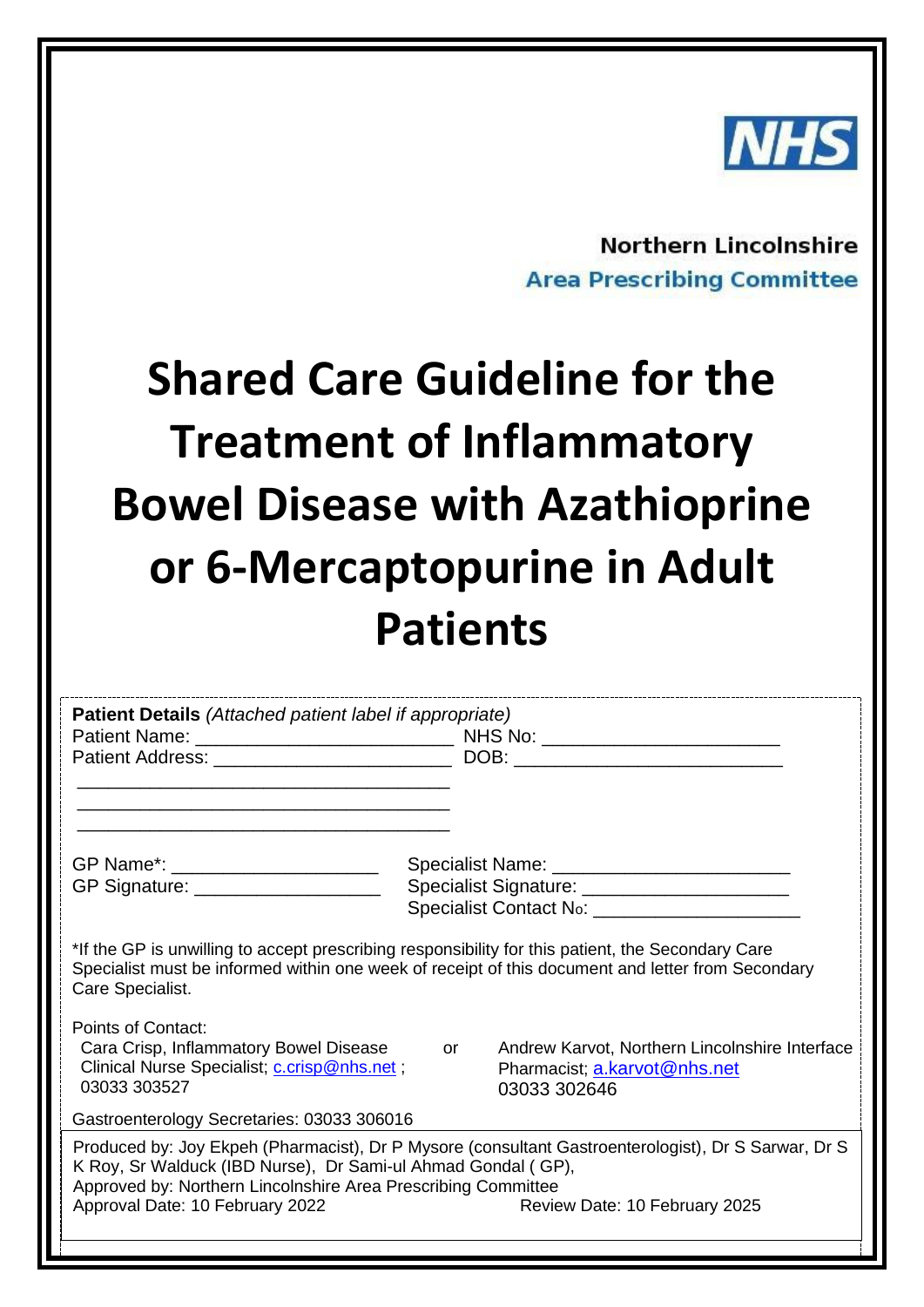- 1. Introduction
- 2. Indication
- 3. Patient Inclusion and Exclusion Criteria
- 4. Form, Dose and Route of Administration
- 5. Contraindications
- 6. Interactions
- 7. Side Effect Profile
- 8. Clinician Responsibilities for Assessment, Prescribing and Monitoring for Primary and Secondary Care
- 9. Monitoring
- 10. Patient Information
- 11. Resources and Guidance
- 12. References

## **1. Introduction**

This guideline aims to provide a framework for the prescribing of azathioprine or 6-mercaptopurine by GPs for patients with inflammatory bowel disease and to set out the associated responsibilities of GPs and hospital specialists who enter into the shared care arrangements.

This document should be read in conjunction with the guidance "Responsibility for prescribing between Primary & Secondary/Tertiary Care" [https://www.england.nhs.uk/wp](https://www.england.nhs.uk/wp-content/uploads/2018/03/responsibility-prescribing-between-primary-secondary-care-v2.pdf)[content/uploads/2018/03/responsibility-prescribing-between-primary-secondary-care-v2.pdf](https://www.england.nhs.uk/wp-content/uploads/2018/03/responsibility-prescribing-between-primary-secondary-care-v2.pdf)

The initiating clinician is responsible for ensuring that the patient receives relevant counselling, including warnings, potential side effects and interactions prior to initiating treatment. All baseline checks must be done by the specialist, prior to requesting shared care. Continued monitoring e.g. blood tests and ECGs remain the responsibility of the initiating clinician. A management plan for the duration of treatment must be created at the point of initiation, which the patient must be aware of and agree to.

The SCG should only be signed once maintenance phase is attained.

If the GP is unwilling to accept prescribing responsibility for the patient, under the SCG, the Secondary Care Specialist should be informed within **two weeks** of receipt of the Consultant's letter. In such cases the GP must inform the Consultant of all relevant medical information regarding the patient and any changes to the patient's medication, irrespective of the indication.

# **2. Indication**

The indication that this SCG covers is:

Steroid dependant / resistant inflammatory bowel disease (Crohn's disease, ulcerative colitis, microscopic colitis). This is an unlicensed indication.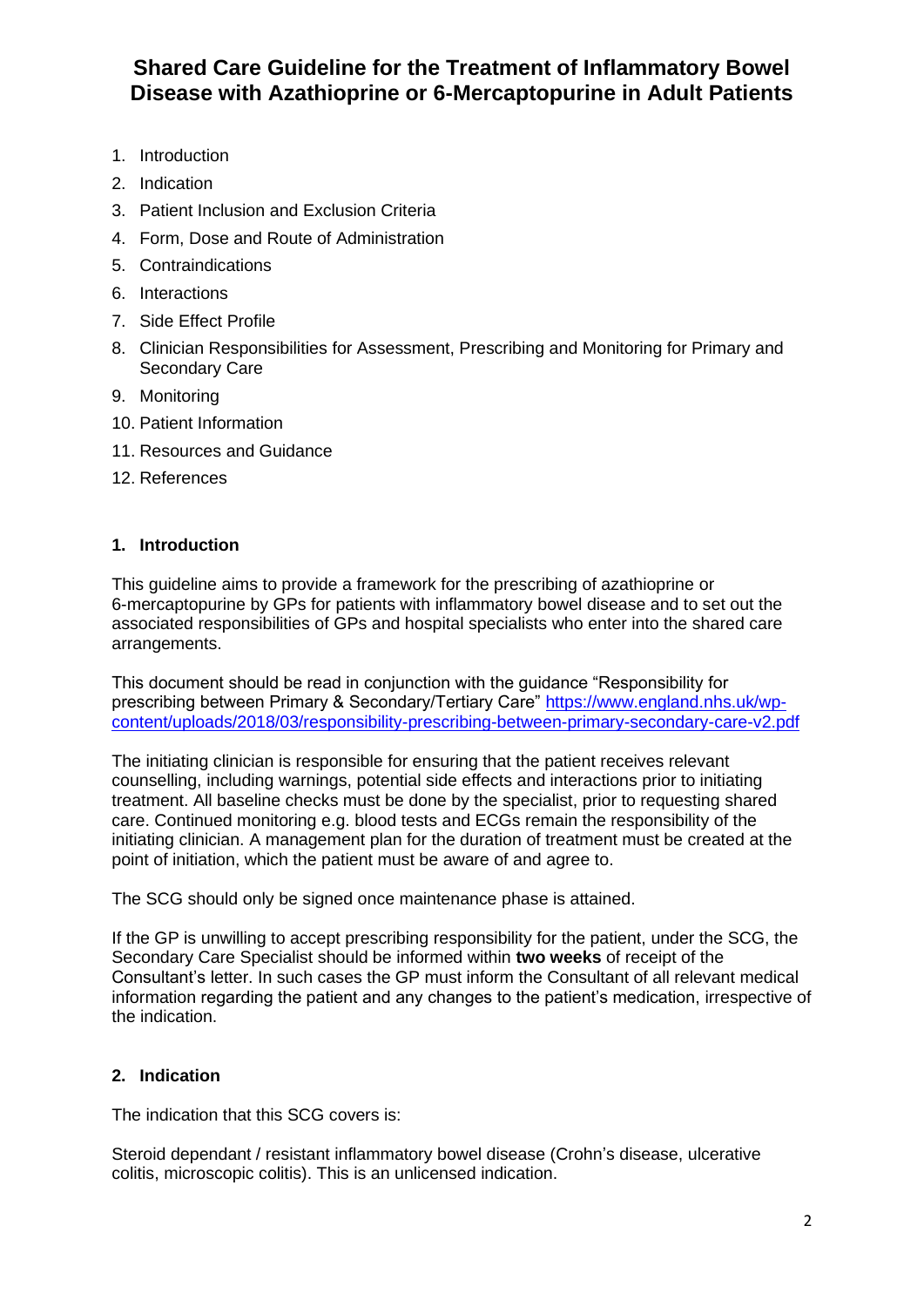# **3. Patient Inclusion and Exclusion Criteria**

## **Inclusion**

The patient will be diagnosed by a specialist, as suffering from inflammatory bowel disease (IBD), as outlined above.

## **Exclusion**

Do not prescribe to patients with severe hepatic or renal impairment. Exclude patients with creatinine clearance of less than 30mL/minute.

Patients will not be pregnant or breast feeding when being treated as part of this Shared Care Guideline. (Treatment with azathioprine should not generally be initiated during pregnancy, but it may be reasonable to continue during pregnancy).

Patients over the age of 65 years are excluded from this Shared Care Guideline.

Patients with porphyria (acute or cutaneous) are excluded from this Shared Care Guideline.

Patients being prescribed warfarin are excluded from this Shared Care Guideline.

# **4. Form, Dose and Route of Administration**

These medicines will be given in tablet form.

A blood sample to screen for thiopurine S-methyltransferase (TPMT) deficiency will be taken by the specialist, prior to commencing treatment.

- Azathioprine *dosage: Usually 2mg/kg/day in a single dose; dosage range may vary* from 1.5 to 2.5mg/kg/day in a single dose. The initial prescription is usually half of the target dose if the patient's TPMT level is unknown (typical initial dosage regimen: 50- 100mg daily).
- **6-Mercaptopurine** dosage: A conversion factor of approximately 0.5 can be used when equating azathioprine doses to 6-mercaptopurine. i.e. usually 0.5 to 1.5 mg/kg/day in a single daily dose. The initial prescription is half the target dose if the TPMT is level unknown.

Treatment is usually continued subject to adequate response. Specialists will promptly provide advice to GPs on duration of treatment and any dose changes for each individual patient.

# **5. Contraindications**

Not to be used in patients with hypersensitivity to azathioprine or 6-mercaptopurine.

Azathioprine is contraindicated in patients with severe hepatic impairment; severely impaired bone marrow function; severe infections; pancreatitis.

Use *with caution*, in mild to moderate hepatic and / or renal impairment and in the elderly. Avoid in porphyria.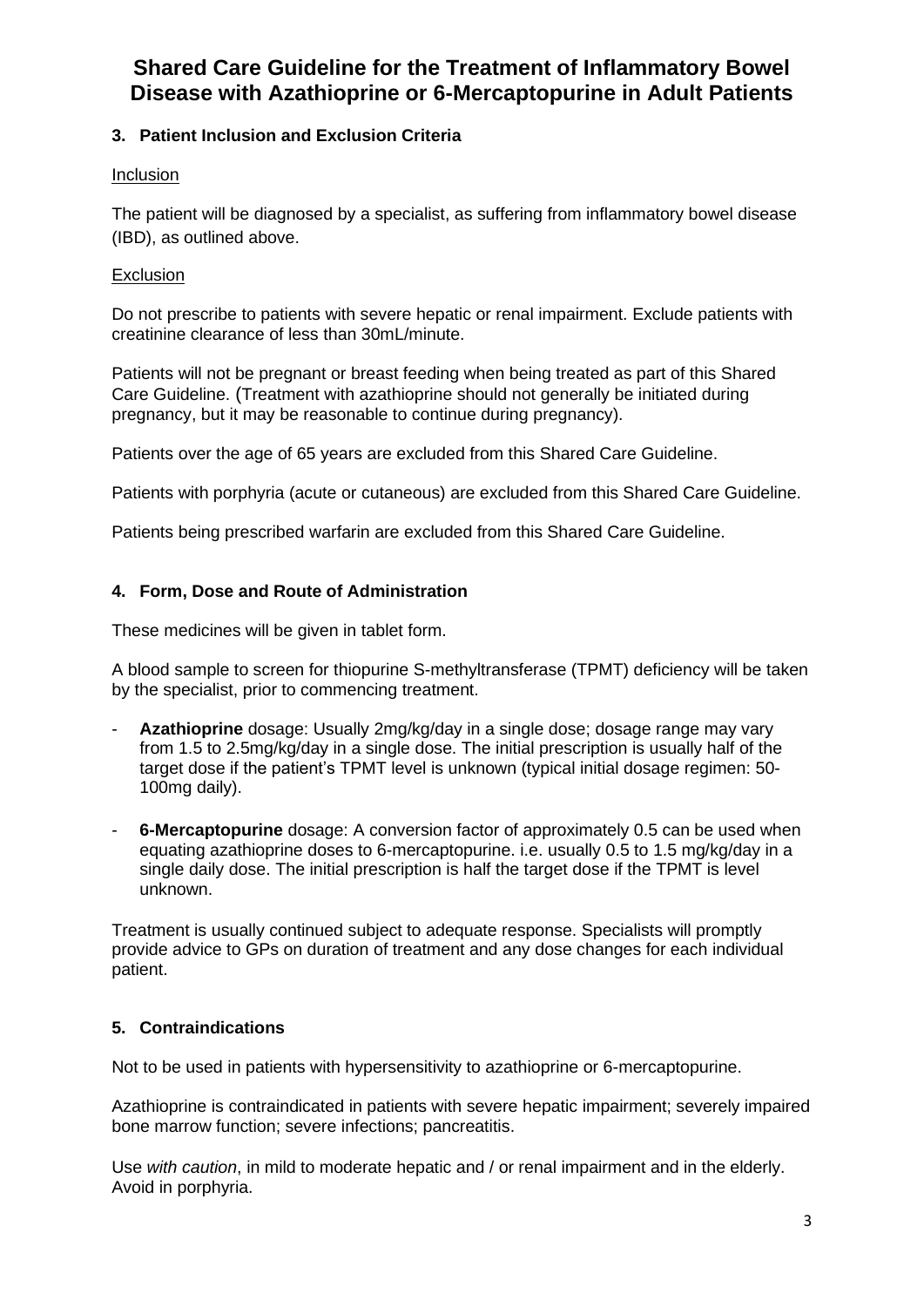There must be no contemporaneous use of live vaccines.

### **6. Interactions**

**Allopurinol** significantly inhibits the metabolism of azathioprine; if it is co-prescribed the dose of azathioprine must be reduced by 75% (use one quarter of the original dose). Patients who are taking allopurinol are not excluded from this guideline. However, caution must be used in these patients and shared care arrangements made only when they are fully stabilised.

**Co-trimoxazole** or **trimethoprim**: there is an increased risk of haematological toxicity and therefore these must not be used whilst a patient is taking azathioprine.

The effects of **warfarin** may be potentially reduced and patients who are taking warfarin are excluded from this guideline.

**Febuxostat** – avoid concomitant use.

Patients taking aminosalicylates (e.g. **sulfasalazine** or **mesalazine**) have a theoretical risk of leukopenia.

Increased risk of side effects with **ACE inhibitors**, aminosalicylate derivatives, **cimetidine**, **indometacin** and other drugs with myelosuppressant properties – use with caution and monitor closely.

#### **Pregnancy and breast-feeding**

Treatment with azathioprine should not generally be initiated during pregnancy, but it may be reasonable to continue during pregnancy.

# **All patients wanting to become pregnant who are taking either azathioprine or mercaptopurine should discuss this with their specialist.**

Azathioprine has been reported to interfere with the effectiveness of intrauterine contraceptive devices. Therefore, it is recommended to use other or additional contraceptive measures.

**Breast-feeding:** present in milk in low concentration; no evidence of harm in small studies. BNF recommends use if potential benefit outweighs risk – this should be discussed with the patient.

**Further information on use in pregnancy and breastfeeding can be found at <https://bnf.nice.org.uk/>**or **[https://www.medicines.org.uk.](https://www.medicines.org.uk/)**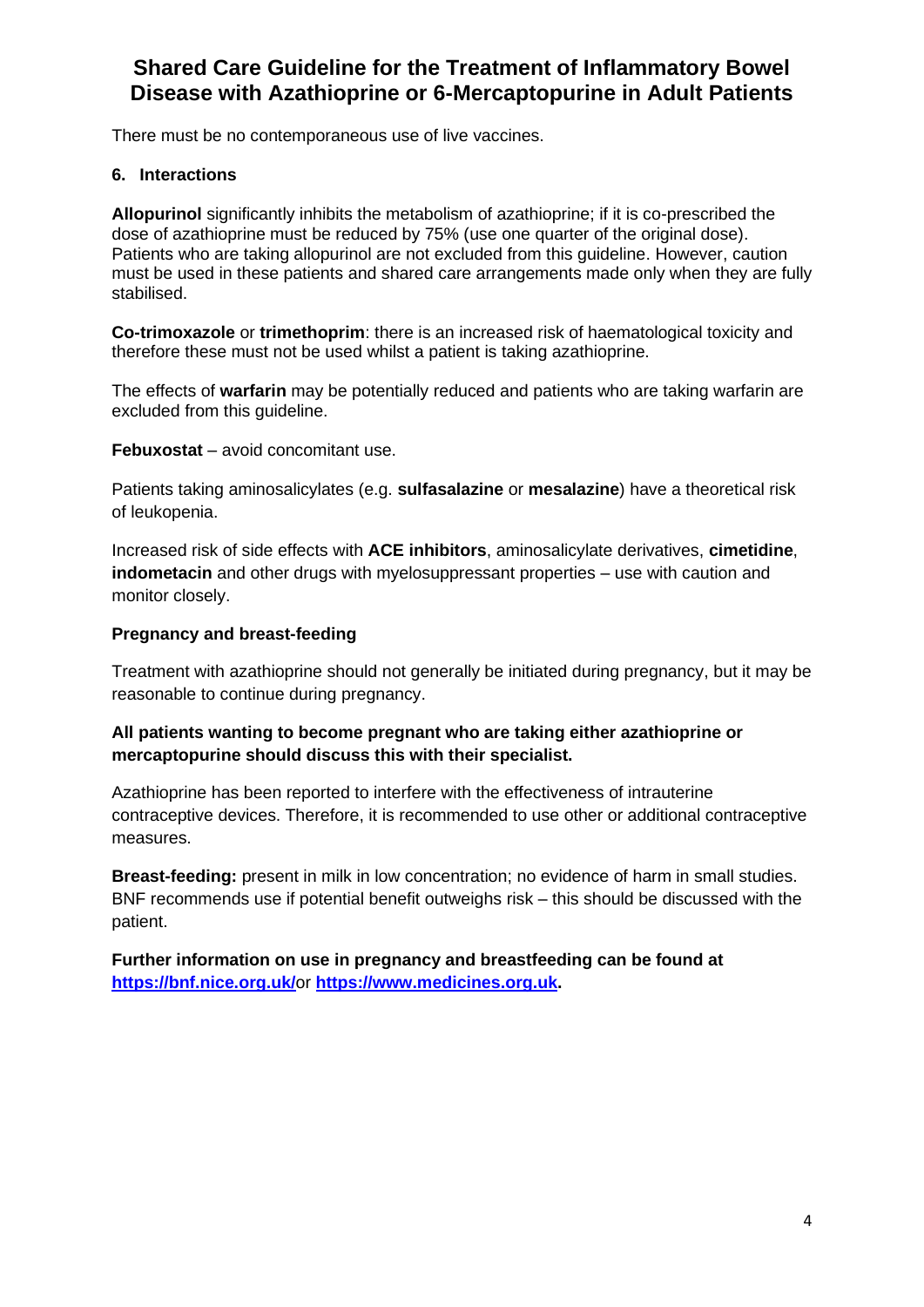# **7. Side Effect Profile**

**Patients with thiopurine methyl transferase (TPMT) deficiency may be more susceptible to delayed haematotoxicity including bone marrow toxicity.**

Hypersensitivity reactions: general malaise, dizziness, nausea, vomiting, diarrhoea, fever, rigors, exanthema, rash, myalgia, arthralgia, renal dysfunction and hypotension.

Mucocutaneous: urticaria, erythematous pruritus, oral ulceration, alopecia (rarely: erythema nodosum)

Haematological: Dose dependant, general reversible bone marrow suppression, usually seen as leukopenia, anaemia, thrombocytopenia, increases in MCV and haemoglobin content of red blood cells, megaloblastic anaemia, euthyroid hypoplasia.

Gastrointestinal: nausea (may be relieved by administering after food), vomiting, loss of appetite, diarrhoea, colitis.

Hepatic: deranged liver function tests, cholestatic hepatitis

#### Musculoskeletal: myalgia, arthralgia

Other: rare (but potentially serious) side effects include pancreatitis (reversible) pneumonitis, cardiac dysrhythmias, interstitial nephritis, opportunistic infections, alopecia.

Infection risk: opportunistic infections can occur, out with the context of leukopenia/neutropenia. These can require early and vigorous treatment; azathioprine 6 mercaptopurine may need to be stopped until the infection has cleared. Live vaccines are contra-indicated; vaccination against influenza is recommended.

#### **8. Clinician Responsibilities for Assessment, Prescribing and Monitoring for Primary and Secondary Care**

| Stage of<br><b>Treatment</b> | <b>Hospital Specialist</b>                                                                                                                                                      | <b>General Practitioner</b>                                      |
|------------------------------|---------------------------------------------------------------------------------------------------------------------------------------------------------------------------------|------------------------------------------------------------------|
| Pre-Initiation               | TPMT, Hep B & C, HIV, EBV and HVZ<br>serology may be done in advance if time<br>permits, If not at initiation of treatment.                                                     |                                                                  |
| Initiation                   | Initial supply via hospital for patient<br>Assess patient following referral from GP                                                                                            | Maintain prescribing on FP10<br>after a period of stabilisation. |
|                              | Recommend appropriate treatment to the<br><b>GP</b>                                                                                                                             |                                                                  |
|                              | Carry out baseline U&Es, LFTs and FBCs                                                                                                                                          |                                                                  |
|                              | FBC, LFT and U+E weekly for at least 8<br>weeks then fortnightly for 1 month. The<br>patient must be stable for a total of 12<br>weeks before maintenance phase has<br>started. |                                                                  |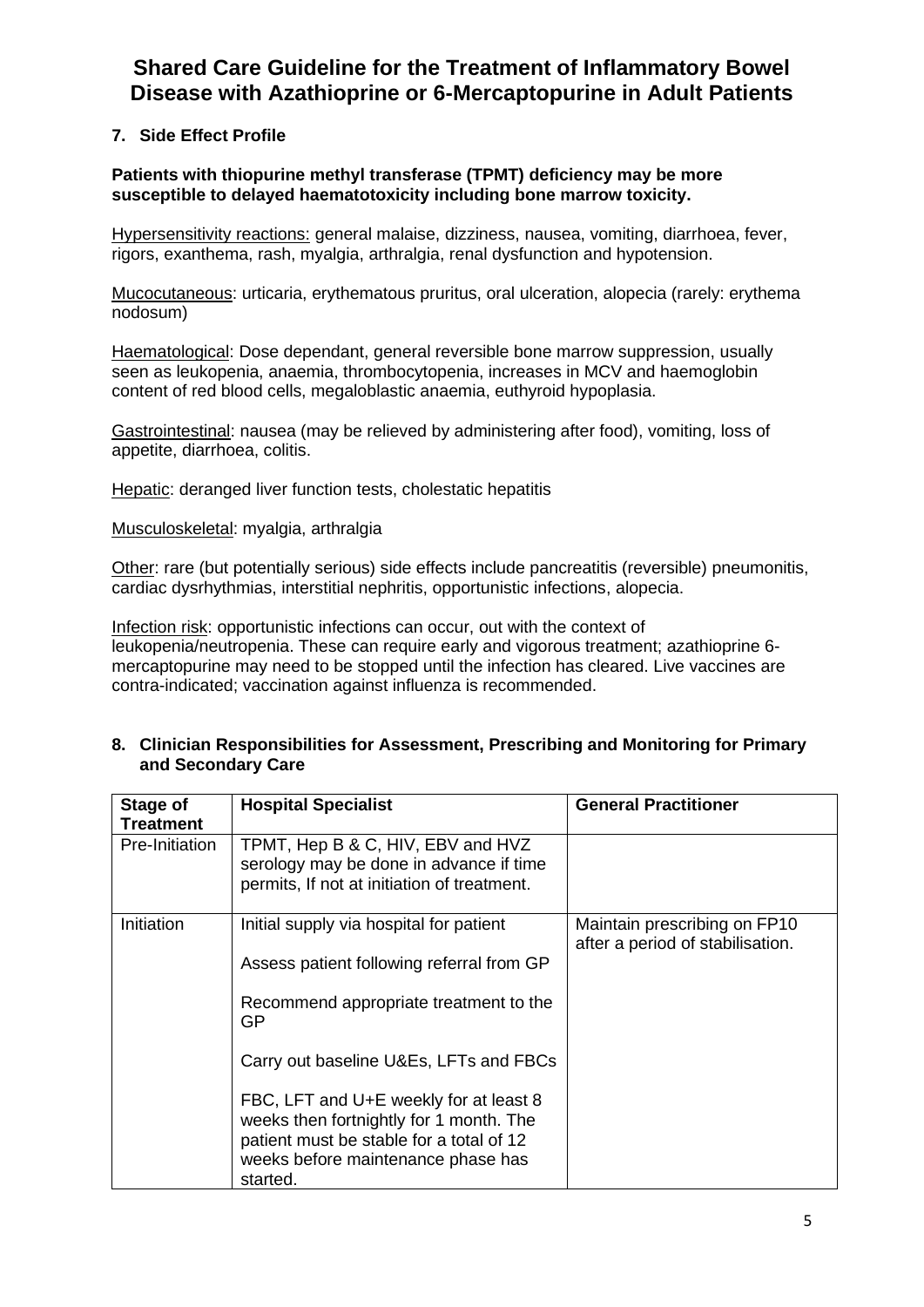| <b>Stage of</b><br><b>Treatment</b> | <b>Hospital Specialist</b>                     | <b>General Practitioner</b>                                                                                                                                                                                                                                                                                                                                                              |
|-------------------------------------|------------------------------------------------|------------------------------------------------------------------------------------------------------------------------------------------------------------------------------------------------------------------------------------------------------------------------------------------------------------------------------------------------------------------------------------------|
| Maintenance                         | Assess clinical response to treatment          | Prescribe suggested medication.                                                                                                                                                                                                                                                                                                                                                          |
|                                     | Provide adequate advice and support to<br>GPs  | Monitor patients for adverse<br>effects.                                                                                                                                                                                                                                                                                                                                                 |
|                                     | Inform GP of dose amendments as<br>appropriate | Ensure patient has bloods<br>checked 3 monthly (FBC, U+E<br>and FBC)- Patients are<br>counselled at initiation by the<br>hospital and informed if non -<br>compliance with blood monitoring<br>drug may be withdrawn. General<br>practitioner may refer back to the<br>consultant if any concerns<br>around maintenance blood result<br>abnormalities or patient<br>compliance concerns. |
|                                     |                                                | Prescribe of medication under<br>guidance of consultant<br>Check before prescribing<br>medication that the monitoring is<br>up to date and that results are<br>within the normal range.                                                                                                                                                                                                  |
|                                     |                                                | The GP should be aware that the<br>drug can cause bone marrow<br>suppression, leukopenia,<br>increased risk of malignancy -<br>lymphomas and skin cancer.                                                                                                                                                                                                                                |
|                                     |                                                | Patients should be asked about<br>the presence of sore throat,<br>abnormal bruising or bleeding at<br>each visit.<br>Check for development of<br>lymphomas and other<br>malignancies particularly of the<br>skin.                                                                                                                                                                        |
|                                     |                                                | When the patient has an<br>intercurrent illness a FBC,<br>U&E and LFTs should be done<br>and any abnormal results<br>including those noted above<br>should be reported to the<br>consultant.                                                                                                                                                                                             |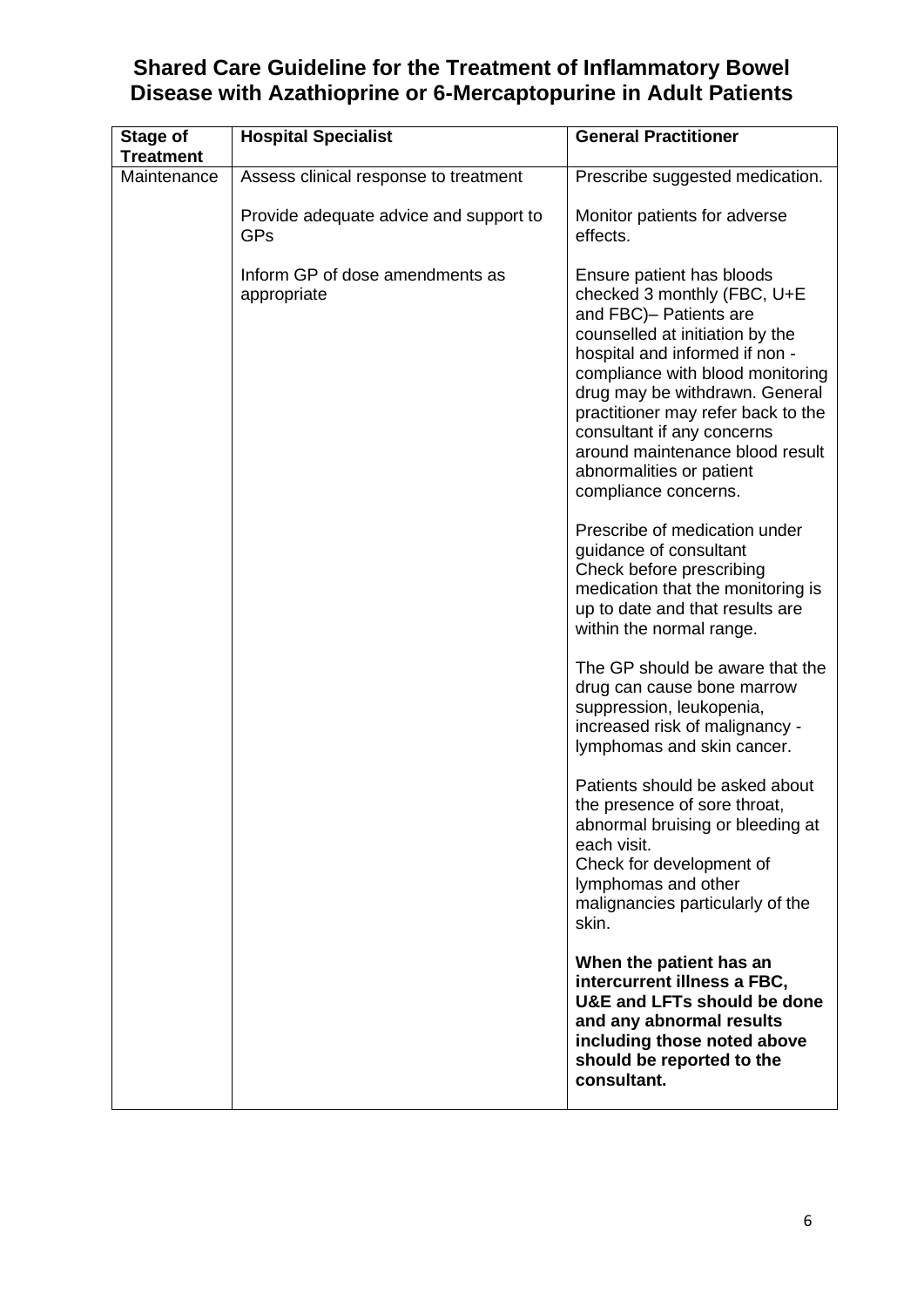# **9. Monitoring**

## **Disease monitoring:**

Clinical response to therapy.

#### **Drug monitoring:**

#### **Baseline**

FBC, BCP (for renal function & LFTs) and TPMT assay.

#### On-going

FBC & LFT should be checked once weekly for at least 4 weeks then fortnightly for 2 months. If stable, the monitoring may be reduced to monthly. Once the dose, disease and blood monitoring are stable, the frequency of monitoring may be reduced to 3 monthly on advice of the specialist.

If doses are changed, then monitoring should be done as if the drug has been newly started.

| <b>Monitoring parameter</b>                 | <b>Recommended response</b>                    |
|---------------------------------------------|------------------------------------------------|
| <b>WBC</b>                                  | Recheck FBC. Inform consultant within 72       |
| $3.0 - 3.5 \times 10^9$ /L                  | hours.                                         |
| $< 3.0 \times 10^9 / L$                     | Stop drug and refer back to consultant         |
|                                             | within 24 hours.                               |
| <b>Neutrophils</b>                          | Recheck FBC. Inform consultant within 72       |
| 1.5-2.0 x 10 <sup>9</sup> /L                | hours.                                         |
| $<$ 1.5 x 10 <sup>9</sup> /L                |                                                |
|                                             | Stop drug and refer back to consultant         |
|                                             | within 24 hours.                               |
| Platelets $<$ 100 x 10 <sup>9</sup> /L      | Stop drug and refer back to consultant         |
|                                             | within 24 hours                                |
| <b>ALT</b> > twice normal limit             | Recheck if not settling within two weeks or if |
| (or if baseline ALT is abnormal, twice      | worsening, refer back to consultant (initial   |
| baseline level increase).                   | temporary increase is normal)                  |
| Alk Phos>200 i.u./L                         | Stop drug and refer back to consultant         |
|                                             | within 24 hours                                |
| <b>MCV</b>                                  | Check serum folate and B12 & TSH, and          |
| $>100$ fl                                   | alcohol consumption.                           |
|                                             |                                                |
| $> 105$ fl                                  | Notify consultant within 72 hours.             |
| Creatinine:                                 | Stop drug and refer back to consultant         |
| Increase above normal range, or above       | within 24 hours.                               |
| baseline in patients with renal impairment. |                                                |
| Rash or oral ulceration.                    | Withhold until discussed with specialist       |
|                                             | team, within 24 hours.                         |
| Abnormal bruising or severe sore throat or  | Withhold until FBC results available &         |
| throat ulceration.                          | discuss with the specialist team within 24     |
|                                             | hours.                                         |
| Pregnancy.                                  | Continue but refer to gastroenterologist       |
|                                             | within 72 hours.                               |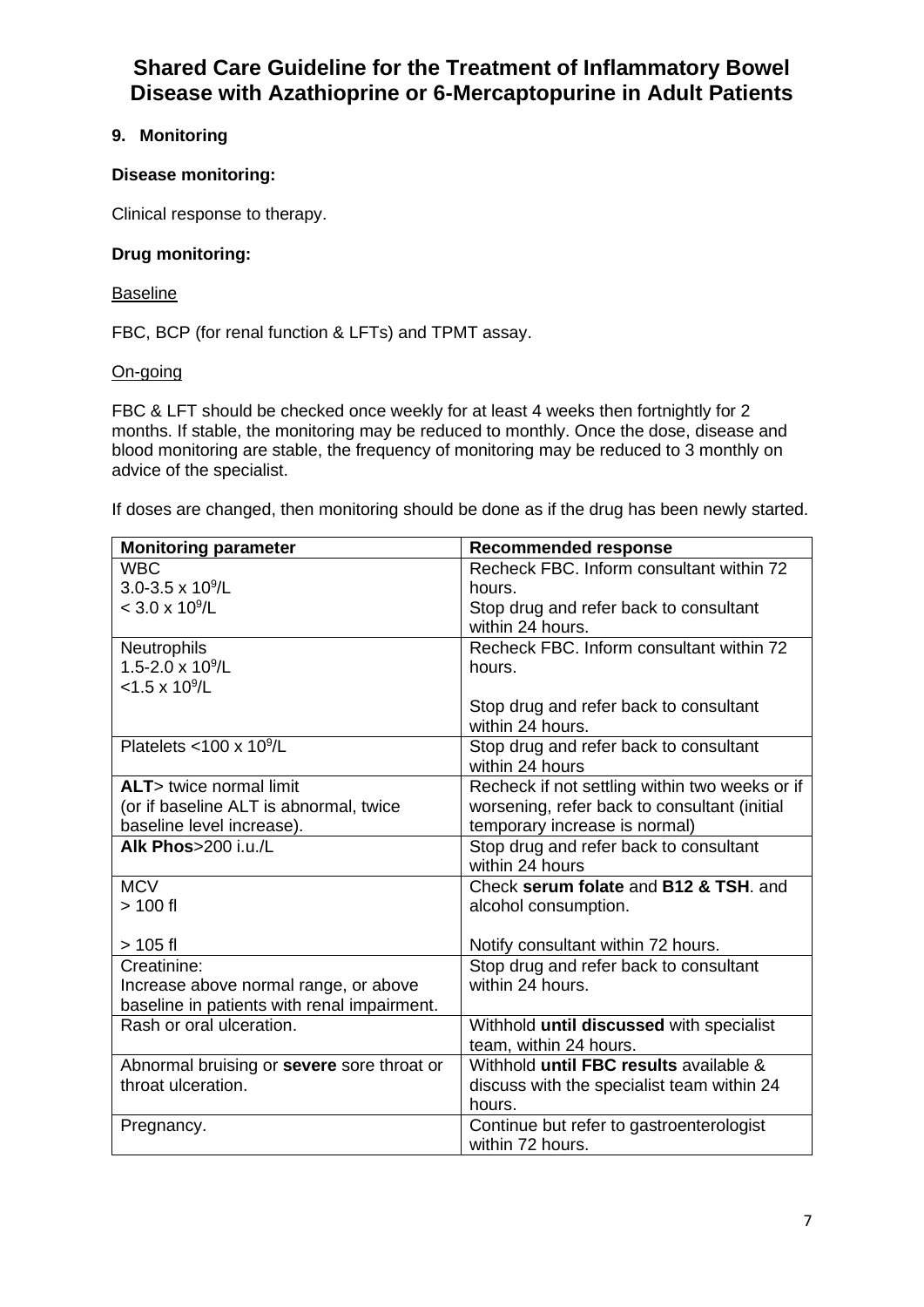Refer back to the Consultant using the GI secretaries' number on the first page of this document.

Details of contraindications, cautions, drug interactions and adverse effects listed above are not exhaustive. For further information always check with BNF<https://bnf.nice.org.uk/> or SPC [\(www.medicines.org.uk\)](http://www.medicines.org.uk/).

#### **10. Patient Information**

Patients should be informed about the benefits and risks of treatment and the need for monitoring.

Patients should report, immediately, any fever, rash, bruising, bleeding, sore throat, oral ulceration, jaundice, infection or new abdominal pain.

In the event of any serious concerns, abnormalities or symptoms not specified above, please contact the Gastroenterology Department.

Specific contact details for whom to contact within 24 hours if necessary: –

| <b>Scunthorpe</b>                                                                                                      |                                                                                                                                                                                                                                     |
|------------------------------------------------------------------------------------------------------------------------|-------------------------------------------------------------------------------------------------------------------------------------------------------------------------------------------------------------------------------------|
| <b>IBD Advice Line</b>                                                                                                 | $03033$ 306636 - This is an automated<br>voicemail service, calls are aimed to be<br>returned within 24-48hrs, if URGENT advice<br>needed contact SAT 15 who will be able to<br>access an available nurse<br>specialist/consultant. |
| <b>SAT 15</b><br>Outside of normal working hours (9am -<br>5pm) please contact Med Reg oncall for<br>advice if needed. |                                                                                                                                                                                                                                     |
| Grimsby                                                                                                                | 03033 304543                                                                                                                                                                                                                        |
| Outside of normal working hours (9am -<br>5pm) please contact Med Reg oncall for<br>advice if needed.                  | IBD helpline.                                                                                                                                                                                                                       |

#### **11. Resources and Guidance**

<http://www.medicinescomplete.com/#/search/all/Azathioprine?offset=0>

<https://www.medicines.org.uk/emc/medicine/24688/SPC>

<https://www.medicines.org.uk/emc/product/3301/smpc>